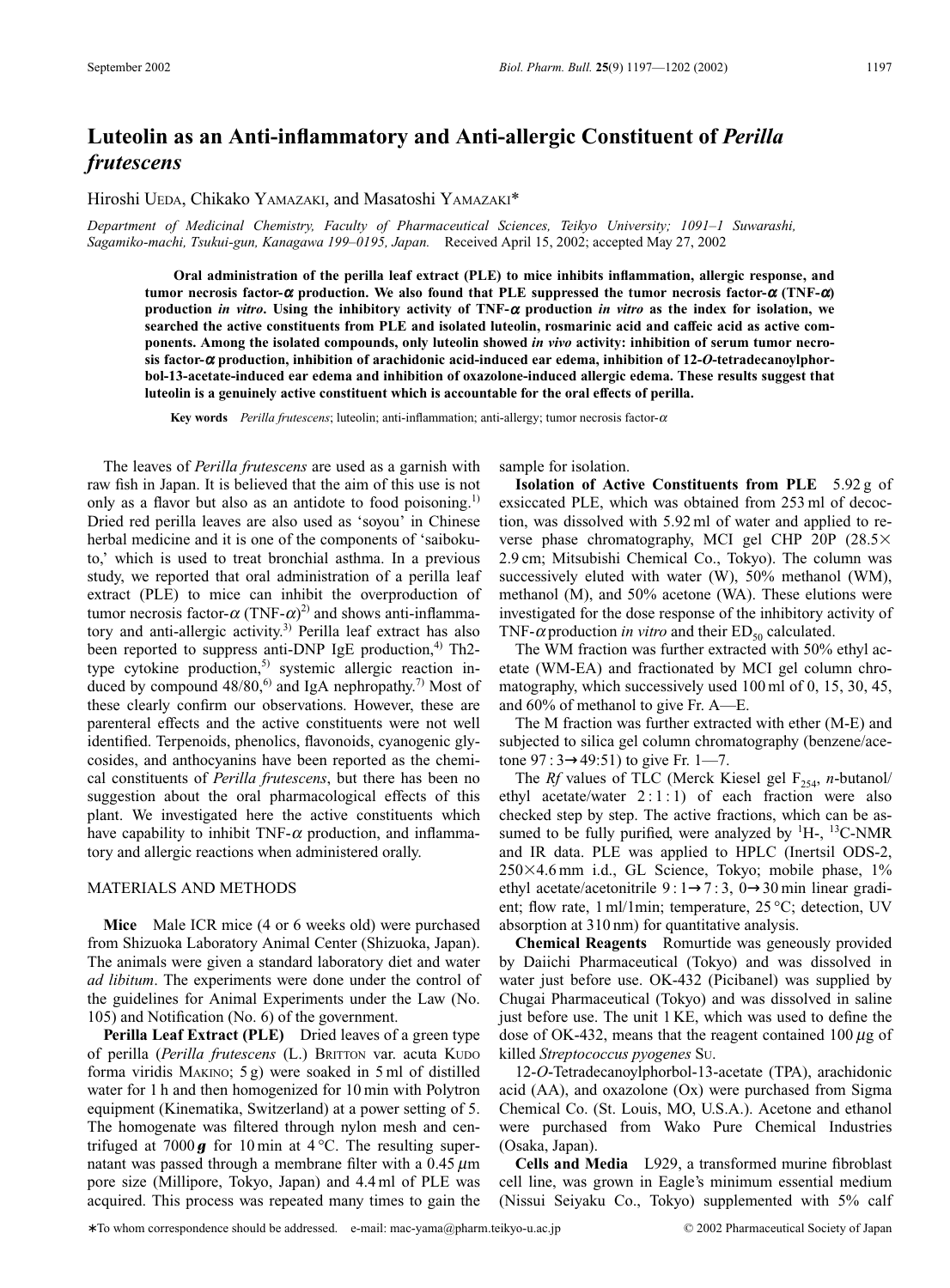serum (Hyclone Laboratories, Logan, Utah, U.S.A.) and passaged twice a week. RPMI1640 was also purchased from Nissui Seiyaku Co. and used for incubation of peritoneal cells.

**Measurement of TNF-**<sup>a</sup> **Inhibitory Activity** *in Vitro* Male ICR mice were intraperitoneally injected with  $400 \mu l$  of 1% glycogen (Wako Pure Chemicals Industries) solution and peritoneal exudate cells were obtained after 18 h. The obtained peritoneal cells were cultured in 96-well plates at  $2.0\times10^5$  cells in 200 µl of 1% FCS-RPMI/wells at 37°C in  $5\%$  CO<sub>2</sub> for 4h. The wells were washed three times with phosphate buffered saline (-) and 200  $\mu$ l of 5% FCS-RPMI containing test samples was added. One hour later, the wells were washed again with PBS  $(-)$  and were stimulated with 1 mg/ml of *Escherichia coli* O127:B8 lipopolysaccharide (LPS) (Difco, Michigan, U.S.A.) dissolved in  $200 \mu l$  of 5% FCS-RPMI. Two hours later, TNF- $\alpha$  activity in the culture supernatants was evaluated by *in vitro* L929 cell cytotoxicity assay<sup>8)</sup> using recombinant human TNF- $\alpha$  (National Biological Standards Board, Hertfordshire, U.K.) as an international standard.

**Measurement of TNF-**<sup>a</sup> **Inhibitory Activity** *in Vivo* The oral effect of perilla components on systemic TNF- $\alpha$ production was evaluated by the method previously reported.2) Briefly, mice were orally administered romurtide  $(500 \mu g/200 \mu l/mouse)$  as a priming agent, and 3 h later were intravenously injected with OK-432 (3 KE/200  $\mu$ l/mouse) as a triggering agent. Sample was orally administered with romurtide and the effect on TNF- $\alpha$  production was observed. Two hours after triggering, the animals were bled to obtain serum, and the serum was stored at  $-80$  °C. The TNF- $\alpha$  activity of the serum was evaluated by the *in vitro* L929 cell cytotoxicity with the method of Ruff and Gifford, $8$ ) using international standard recombinant human TNF- $\alpha$  (National Biological Standards Board, Hertfordshire, U.K.).

**Anti-inflammatory Test for AA-Induced Ear Edema** AA-induced ear swelling in mice was caused by the method of Young et al.,<sup>9)</sup> with modification. AA was dissolved in cold acetone at a concentration of 12.5 mg/ml and stored at  $-20$  °C until use.

Male ICR mice were orally administered test sample and 18 h later were again orally administered it. Three hours after the second administration, 20  $\mu$ l of AA solution (12.5 mg/ml) was spread on both sides of the right ear of each mouse. Two hours later, ear swellings were determined by weighing the pieces of the ears obtained with a 5 mm diameter punch.

**Anti-inflammatory Test for TPA-Induced Ear Edema** TPA-induced ear swelling in mice was also performed by the method of Young *et al.*,<sup>10)</sup> with modification. TPA was dissolved in cold acetone at a concentration of  $400 \mu g/ml$  and stored at  $-20$  °C. TPA stock solution was diluted with additional cold acetone at  $10 \mu g/ml$  just before use.

To induce irritant dermatitis,  $20 \mu l$  of TPA solution  $(10 \,\mu\text{g/ml})$  in acetone was spread on both sides of an ear of mice which had been orally administered a sample 3 and 21 h earlier. Four hours later, ear swelling was determined by weighing the pieces of the ears obtained with a 5 mm diameter punch.

**Anti-allergic Test for Oxazolone-Induced Ear Edema** Oxazolone-induced ear swelling in mice was also achieved by the method of Dietrich and Hess, $11)$  with modification.

Oxazolone was dissolved at a concentration of 5 mg/ml in ethanol for sensitization or in cold acetone for a challenge.

The abdominal region of mice was shaved with electric clippers. One day later, the mice were orally administered the sample, and three hours there after were sensitized by application of 100  $\mu$ l of oxazolone ethanol solution to the abdominal region. After 7 d, the mice were challenged by spreading  $20 \mu l$  of cold oxazolone acetone solution on either side of the ear. Twenty-four hours after the challenge, ear swellings were determined by weighing the pieces of the ears obtained with the 5 mm diameter punch.

**Statistics** The statistical difference from the control value was analyzed by Student's *t*-test or Dunnett test.

# RESULTS

**Identification of the Active Constituent(s) of Perilla Which Can Inhibit TNF-**<sup>a</sup> **Production** *in Vitro* In our previous study we found that oral administration of PLE can inhibit systemic TNF- $\alpha$  production<sup>2)</sup> and inflammatory and allergic ear edemas.<sup>3)</sup> The purpose of this study was to determine the active constituent(s) which possess these activities.

We first investigated whether PLE can inhibit TNF- $\alpha$  production from LPS-stimulated peritoneal macrophage *in vitro* (Fig. 1). Glycogen-induced murine peritoneal macrophages were stimulated only by LPS and the TNF- $\alpha$  activity in culture supernatant was 5.5 U/ml. Pretreatment with PLE (2.5— 20%) inhibited the TNF- $\alpha$  production in a dose dependent manner. Using the inhibitory activity of the TNF- $\alpha$  production *in vitro* as an index of purification of active components, we tried to isolate the active compounds.

The isolation procedure for active constituents of PLE is shown in Fig. 2. PLE (253 ml) was concentrated in vacuum with an evaporator and 5.92 g of exsiccated PLE was obtained. It was dissolved with 5.92 ml of water and applied to reverse phase chromatography with MCI gel CHP 20P  $(28.5\times2.9 \text{ cm})$ . The column was eluted successively with 890 ml of water (W), 400 ml of 50% methanol (WM), 400 ml of methanol (M), and 400 ml of 50% acetone (WA). Each



Fig. 1. Inhibition of TNF Production from Macrophage by Perilla

Male ICR mice were intraperitoneally injected with  $400 \mu l$  of 1% glycogen solution and peritoneal exudate cells were obtained after 18 h. These cells were cultured in 96 well plates at  $2.0\times10^5$  cells/200  $\mu$ l/well at 37 °C in 5% CO<sub>2</sub> for 4 h. The wells were washed three times with PBS  $(-)$  and 200  $\mu$ l of 5% FCS-RPMI containing PLE (2.5– 20.0%) was added. One hour later, the wells were washed again with PBS  $\vec{(-)}$  and were stimulated with  $1 \mu g/ml$  of *E. coli* O127: B8 lipopolysaccharide (LPS) dissolved in 200  $\mu$ l of 5% FCS-RPMI. Two hours later, TNF- $\alpha$  activity in the culture supernatants was evaluated by *in vitro* L929 cell cytotoxicity assay as described in Materials and Methods. Each point indicates the mean±S.D. Significant differences from the control: \* *p*,0.10, \*\* *p*,0.05 by Dunnet test.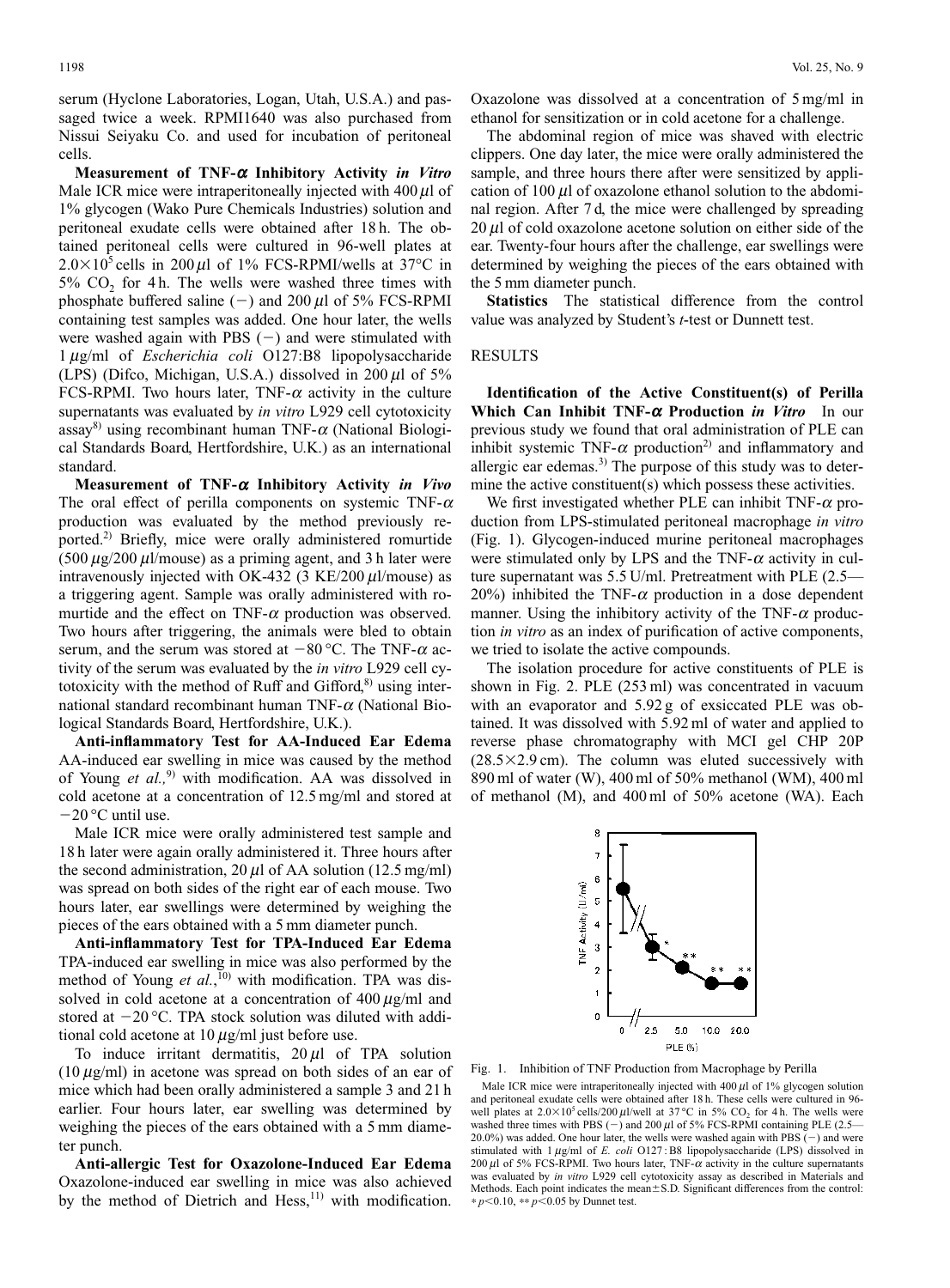

Fig. 2. Isolation of the Active Constituents from Perilla Leaf Extract

PLE was applied to reverse phase chromatography with MCI CHP 20P. The methanol fraction (M) was further fractionated by 4 step silica gel chromatography which used ether, benzene–ethyl acetate, chloroform–methanol and benzene–ethyl acetate again. The 50% methanol (W:M) fraction was also further extracted with 50% ethyl acetate and gel filtration chromatography with Sephadex LH-20. Each fraction was investigated for its *in vitro* TNF- $\alpha$  inhibitory activity. The final purified fractions were analyzed by <sup>13</sup>C-NMR and the components were identified.

elution was evaporated and 3.30 g (W), 0.72 g (WM), 0.22 g (M), 0.12 g (WA) of exsiccation was obtained. In each fraction the dose response of the inhibitory activity of TNF- $\alpha$ production *in vitro* was determined and the  $ED_{50}$  calculated as the index for isolation. The  $ED_{50}$  of TNF- $\alpha$  inhibitory activities was  $1200 \,\mu\text{g/ml}$  (W),  $100 \,\mu\text{g/ml}$  (WM),  $130 \,\mu\text{g/ml}$ (M) and 350  $\mu$ g/ml (WA), respectively. Those fractions were also checked by TLC (silica gel plates in *n*-butanol : acetic acid : water  $2:1:1$ ), but it was proved that some constituents were present in these fractions (data not shown). We therefore further fractionated the WM and M fractions which were suggested to contain the active constituent.

The WM fraction was further extracted with 50% of ethyl acetate; the activity was detected in this fraction (WM-EA; 115.2 mg) and it was further purified by MCI gel column chromatography, which used 100 ml of 0, 15, 30, 45, 60% of methanol, respectively. TLC analysis revealed that the fractions WM-EA-d ( $ED_{50}$ =33  $\mu$ g/ml) and WM-EA-e ( $ED_{50}$ = 15  $\mu$ g/ml) were sufficiently purified (data not shown). Further, 13C-NMR analysis revealed that the main constituent is caffeic acid in the WM-EA-d fraction and rosmarinic acid in the WM-EA-e fraction by comparison with the literature data. HPLC analysis also gave rosmarinic acid  $(t<sub>R</sub>=23$  min; isolated amount, 14.9 mg) and caffeic acid  $(t_R=14 \text{ min}; \text{ iso-}$ lated amount, 3.2 mg) in comparison with the standard substance. Thus it was also suggested that caffeic acid and rosmarinic acid are candidates as the active constituents.

The M fractions were dissolved with water and further fractionated with ether. The activity was detected in the ether fraction (M-E) and it was further purified by silica gel column chromatography (benzene/acetone 97 : 3→49 : 51) resulting in finding of obtaining of the fraction M-E-5, which showed 39  $\mu$ g/ml of ED<sub>50</sub>. TLC analysis of the extract revealed the presence of flavonoids as its major constituents and 13C-NMR analysis revealed luteolin as its only component in a comparison with the literature data. HPLC (MCI CHP 20P) separation of fraction M-E-5 also gave luteolin  $(t_R=8.3 \text{ min}; \text{ isolated amount}, 8.0 \text{ mg})$  as its major constituent in comparison with the standard substance. Thus it was suggested that luteolin is one of the active constituents.



Fig. 3. Inhibition of TNF Production from Macrophage by Perilla Constituents

Male ICR mice were intraperitoneally injected with  $400 \mu l$  of 1% glycogen solution and peritoneal exudate cells were obtained after 18 h. These cells were cultured in 96 well plates at  $2.0\times10^5$  cells/200  $\mu$ l/well at 37 °C in 5% CO<sub>2</sub> for 4 h. The wells were washed three times with PBS (-) and were added with 200  $\mu$ l of 5% FCS-RPMI containing 20—500  $\mu$ g/ml of test samples ( $\bullet$ , luteolin;  $\circ$ , luteolin 7-*O-* $\beta$ -glucuronide;  $\blacktriangle$ , caffeic acid;  $\blacksquare$ , rosmarinic acid). One hour later, the wells were washed again with PBS  $-$ ) and were stimulated with  $1 \mu g/ml$  of *E. coli* O127 : B8 Lipopolysaccharide (LPS) dissolved in 200  $\mu$ l of 5% FCS-RPMI. Two hours later, TNF- $\alpha$  activity in the culture supernatants was evaluated by the *in vitro* L929 cell cytotoxicity. Each data point indicates the mean $\pm$ S.D. Significant differences from the control: \* *p*<0.10, \*\* *p*<0.05 by Dunnet test.

We did not investigate only the purified samples but also commercially pure substances for their *in vitro*  $TNF-\alpha$  inhibitory activity (Fig. 3). When peritoneal macrophages were pre-treated with caffeic acid, rosmarinic acid, or luteolin at  $20$ —500  $\mu$ g/ml for 1 h, these components inhibited the LPSstimulated TNF- $\alpha$  production in a dose dependent manner. Further HPLC analysis of the WM-W fraction revealed the existence of luteolin  $7 - O - \beta$ -glucuronide. Our investigation of the isolated glucoside, found that it has no activity.

**Inhibitory Activity of the Isolated Compound on TNF**<sup>a</sup> **Production** *in Vivo* When mice were primed with an oral administration of romurtide (500  $\mu$ g/mouse) and then triggered with an intravenous injection of OK-432 (3 KE/ mouse), TNF- $\alpha$  was induced in the serum.<sup>2)</sup> When mice were administered luteolin  $(1-1000 \mu g/m$ ouse) with romurtide, TNF- $\alpha$  production was significantly inhibited in a dose-de-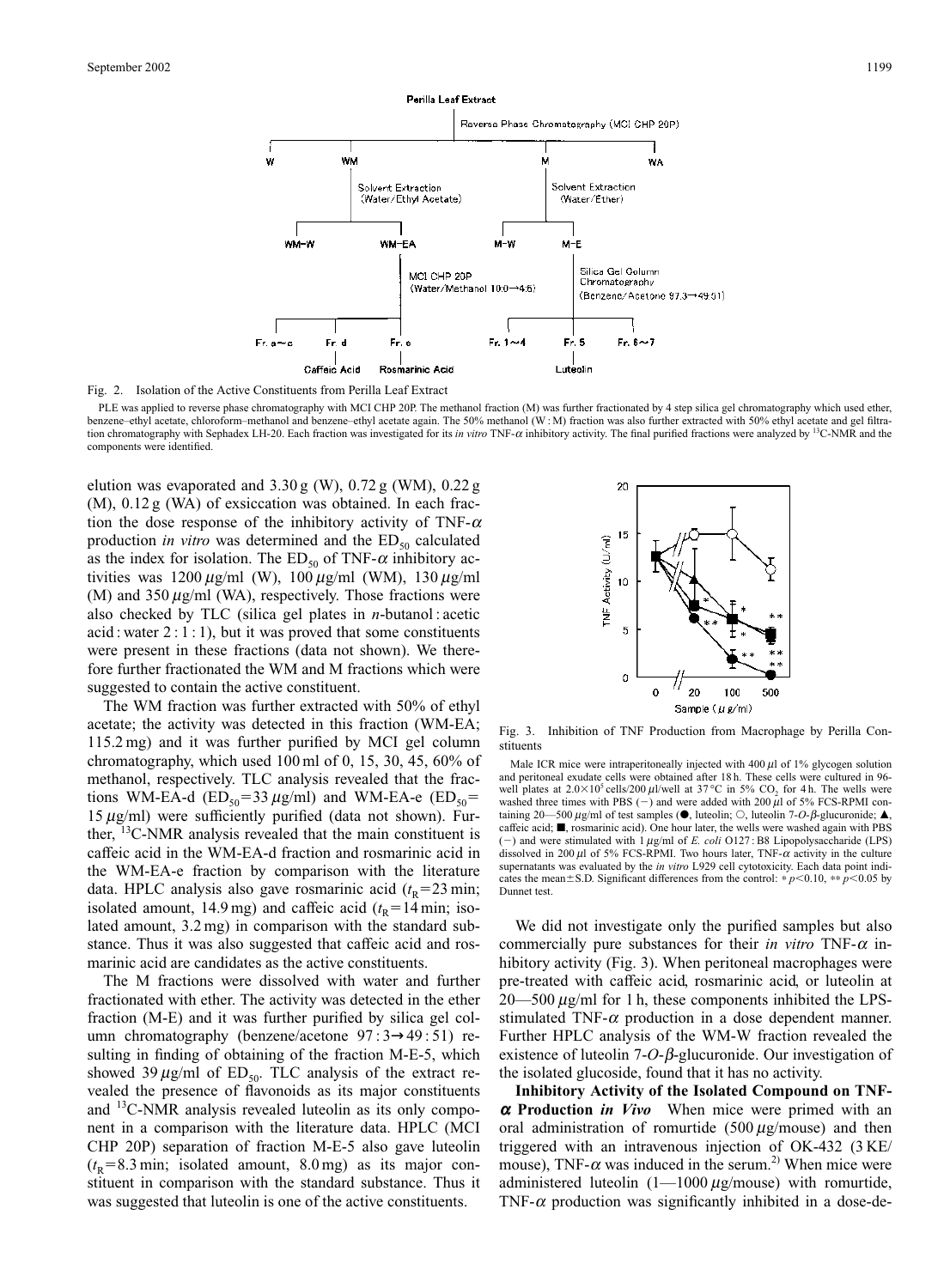

Fig. 4. Inhibition of Serum TNF Production by Oral Administration of Luteolin

Male ICR mice  $(n=3)$  were orally administered romurtide (500  $\mu$ g/400  $\mu$ 1/mouse) and luteolin  $(1 - 1000 \,\mu\text{g}/400 \,\mu\text{l/mouse})$ . Three hours later, the mice were injected intravenously with OK-432 (3 KE/200  $\mu$ l/mouse). Two hours later, the animals were bled and the serum TNF- $\alpha$  activity was measured by an L929 cell cytotoxicity assay. Experiments were done three times with comparable results. The statistical difference was analyzed by Dunnet test. Significant differences from the control:  $* p < 0.05$ .



Fig. 5. Orally Administered Luteolin, But Not Caffeic Acid or Rosmarinic Acid Inhibits Systemic TNF Production

Male ICR mice  $(n=3)$  were orally administered romurtide (500  $\mu$ g/400  $\mu$ l/mouse) and test samples (closed bar;  $1 \text{ mg}/400 \mu\text{l/mouse}$ ) or DDW (open bar). Three hours later, the mice were injected intravenously with OK-432 (3 KE/200  $\mu$ l/mouse). Two hours later, the animals were bled and the serum TNF- $\alpha$  activity was measured by L929 cell cytotoxicity assay. Data are the mean $\pm$ S.D. Experiments were done three times with comparable results. The statistical difference was analyzed by Dunnet test. Significant differences from the control:  $\ast p < 0.10$ .

pendent manner (Fig. 4). Caffeic acid and rosmarinic acid (1 mg/mouse), however, did not inhibit TNF- $\alpha$  production *in vivo* despite their positive action *in vitro* (Fig. 5).

**Inhibitory Activity of the Isolated Compounds on Ear Edema** We have also shown that oral administration of PLE can inhibit inflammatory and allergic ear edemas. Therefore, we were interested in whether oral administration of these substances could also inhibit inflammatory and allergic ear edema. We selected AA-induced ear edema and TPAinduced ear edema as experimental inflammatory models. These models are highly sensitive to non-steroidal anti-inflammatory drugs, and have long been accepted as useful phlogistic tools for investigating new anti-inflammatory drugs.

Figure 6 shows the preventive effect of orally administered luteolin on the murine ear inflammation which was provoked by topical application of TPA. In our experimental protocol, oral administration of luteolin was done as pretreatment



Fig. 6. Inhibition of TPA-Induced Ear Edema by Orally Administered Perilla Constituents

Male ICR mice  $(n=10)$  were orally administered samples (closed bar; 1 mg/400  $\mu$ l) or distilled water (open bar) and 18 h later the oral administrations were repeated. Three hours later, 200 ng of TPA was spread on both sides of the right ear of both groups of mice. The control group was not treated (hatched bar). Four hours later, ear swelling was determined by weighing the pieces of the ears obtained with a 5 mm diameter punch. Data are the mean $\pm$ S.D. Statistical difference was analyzed by Student's *t*-test. Significant differences from the control:  $p$  < 0.02.



Fig. 7. Inhibition of AA-Induced Ear Edema by Orally Administered Luteolin

against any inflammatory stimulant. This protocol is based on the results of PLE.<sup>2,3)</sup> Our previous study revealed that only 3 h pretreatment of PLE or luteolin was effective and that combined use of 3 and 21 h pretreatment further augmented the effectiveness.

The weight of a cut piece of untreated murine ear was  $6.6\pm0.9$  mg and it increased to  $11.2\pm1.2$  mg 4 h after topical application of TPA on the ear. When luteolin was orally administered to mice 3 h before topical application, weight of the piece of the ear significantly decreased to  $9.3 \pm 1.5$  mg  $(n<0.02)$ .

Oral administration of luteolin also inhibited AA-induced ear edema (Fig. 7). Weight of the cut piece of the ear was  $11.8 \pm 1.1$  mg 2 h after topical application of AA. When luteolin was orally administered to mice 3 h before topical application, the weight significantly decreased to  $10.5 \pm 0.8$  mg  $(p<0.02)$ .

The oral effect of luteolin on sensitization was of interest, because our previous kinetic study had shown that oral ad-

Male ICR mice  $(n=10)$  were orally administered luteolin (closed bar; 1 mg/400  $\mu$ l) or distilled water (open bar) and 18 h later the oral administrations were repeated. Three hours later, both sides of the right ear of both groups of mice were spread with  $250 \mu$ g of AA. The control group was not treated (hatched bar). Two hours later, the cut pieces of the ears were weighed. Data are the mean±S.D. Statistical difference was analyzed by Student's *t*-test. Significant differences from the control:  $* p < 0.02$ .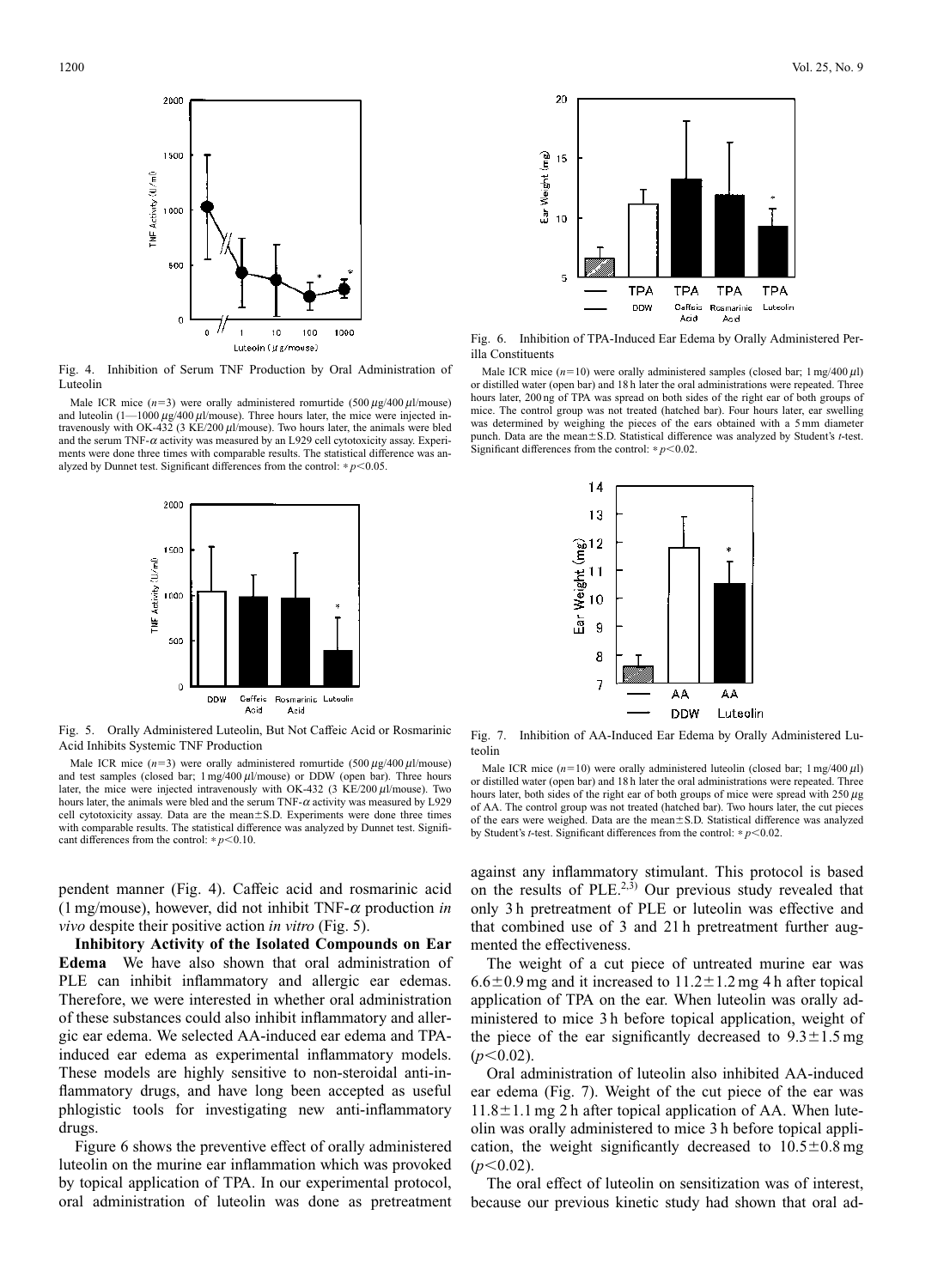

Fig. 8. Inhibition of Oxazolone-Induced Ear Edema by Orally Administered Luteolin

Male ICR mice  $(n=10)$  were sensitized by application with oxazolone (500  $\mu$ g) in the abdominal region and after 7 d were challenged by spreading oxazolone (100  $\mu$ g) on the ear. Luteolin (closed bars; 1 mg/mouse) or DDW (open bar) was orally administered 3 h before the sensitization. Twenty-four hours after the challenge, ear swelling was determined by weighing the cut pieces of the ears. No treatment was made to the control group (hatched bar). Data are the mean $\pm$ S.D. Statistical difference was analyzed by Student's *t*-test. Significant differences from the control:  $* p < 0.05$ .

ministration of PLE inhibits sensitization but not challenge. When luteolin was orally administered to mice 3 h before sensitization, the ear edema was decreased (Fig. 8). Luteolin inhibited oxazolone-induced ear edema which consisted of type IV allergy.

The flare and itching was also inhibited by oral administration of luteolin on both inflammatory and allergic models. Luteolin possessed anti-inflammatory and anti-allergic actions, but caffeic acid and rosmarinic acid could not inhibit these ear edemas (data not shown).

### DISCUSSION

We found here that PLE suppressed the TNF- $\alpha$  production *in vitro* and searched the active constituents of PLE to use this activity as an index for isolation. We isolated luteolin, rosmarinic acid and caffeic acid as constituents which can inhibit TNF- $\alpha$  production *in vitro*. Among the isolated compounds, only luteolin showed *in vivo* TNF- $\alpha$  inhibitory activity and anti-inflammatory and anti-allergic activity when orally administered to mouse. We therefore believe that luteolin is the genuinely active constituent which is consistently accountable for the oral effects of perilla.

Luteolin content was  $9-13 \mu g/ml$  in PLE (data not shown) and generally consistent with the dose response of PLE. There is little doubt that luteolin is the main constituent responsible for the oral effect of perilla, but other constituents which have only slight activity alone may also support some combined effects, because the activity of luteolin is slightly weaker than PLE.

We isolated luteolin-7- $O$ - $\beta$ -glucuronide and luteolin-7- $O$ -[ $\beta$ -glucuronosyl-(1→2)- $\beta$ -glucuronide] in addition to luteolin aglycone from PLE. These glycosides were present in an amount approximately 100 times higher than aglycone in PLE (data not shown), but had no activity. Apigenin, scutellarein, and their glycosides were also obtained from Perilla.<sup>12—14)</sup> We investigated the effects of various types of flavonoids which have a structure similar to luteolin, *e.g.*

quercetin and apigenin, but these had no activity (manuscript in preparation). These results suggest that the structure of luteolin  $(3', 4', 5, 7$ -tetrahydroxyflavone) is necessary to possess these effects.

Luteolin is also reported to inhibit NO production, $15$  active oxygen species,<sup>16)</sup> TNF- $\alpha$  induced ICAM-1 expression, $17$ ) and metallopeptidases.<sup>18)</sup> Those findings may be related to the anti-inflammatory and anti-allergic actions shown here, however, most of them are *in vitro* findings. We suggest that the oral effects of these activities must be investigated because the *in vitro* activity may be different with *in vivo* oral activity as shown here. Luteolin administered orally may also affect these activities because it may have some oral bioactivity as described here, and it has been shown to be absorbed from intestine and to be present in human serum; $^{19}$  luteolin from perilla leaf extract can also be metabolized in rat.<sup>20)</sup>

Luteolin is reported to antagonize an adenosine  $A_1$  recep $tor<sup>21</sup>$  and to posses a significant estrogenicity like soy isoflavones.22) We therefore considered the possibility that the antagonization of adenosine  $A_1$  receptor may trigger these activities and investigated the effect of estradiol on TNF- $\alpha$  production. The estradiol had no effect on our examination protocol, however, so we speculate another mechanism exists which induces cytokine inhibition and anti-inflammation. Luteolin is also reported to inhibit protein kinase C and tyrosine kinase.<sup>23,24)</sup> Inhibition of these signal transductions results in the cytokine inhibition, and therefore our next study will be on the relationship between these current results and signal transduction.

**Acknowledgement** We are grateful to Amino-Up Chemical Co., Ltd. (Sapporo, Japan), for kindly providing PLE and its constituents.

#### REFERENCES

- 1) Kurita N., Koike S., *Agric. Biol. Chem.*, **46**, 159—166 (1982).
- 2) Ueda H., Yamazaki M., *Biosci. Biotech. Biochem.*, **61**, 1292—1295 (1997).
- 3) Ueda H., Yamazaki M., *Biosci. Biotech. Biochem.*, **65**, 1673—1675 (2001).
- 4) Imaoka K., Inouye S., Takahashi T., Kojima Y., *Allergy*, **42**, 74—80 (1993).
- 5) Ishihara T., Okamoto I., Masaki N., Kohno K., Tanimoto T., Ikegami H., Kurimoto M., *Allergy*, **48**, 443—450 (1999).
- 6) Shin T. Y., Kim S. H., Kim S. H., Kim Y. K., Park H. J., Chae B. S., Jung H. J., Kim H. M., *Immunopharmacol. Immunotoxicol.*, **22**, 489— 500 (2000).
- 7) Makino T., Ono T., Muso E., Honda G., Sasayama S., *Nephron.*, **83**, 40—46 (1999).
- 8) Ruff M. R., Gifford G. E., *J. Immunol.*, **125**, 1671—1677 (1980).
- 9) Young J. M., Spires D. A., Bedord C. J., Wagner B., Ballaron S. J., De Young L. M., *J. Invest. Dermatol.*, **82**, 367—371 (1984).
- 10) Young J. M., Wagner B. M., Spires D. A., *J. Invest. Dermatol.*, **80**, 48—52 (1983).
- 11) Dietrich F. M., Hess R., *Int. Arch. Allergy Appl. Immunol.*, **38**, 246— 259 (1970).
- 12) Ishikura N., *Agr. Biol. Chem.*, **45**, 1855—1860 (1981).
- 13) Aritomi M., *Kaseigaku Zasshi*, **33**, 353—359 (1982).
- 14) Yoshida K., Kaneda K., Kondo T., *Phytochemistry*, **33**, 917—919 (1993).
- 15) Kim H. K., Cheon B. S., Kim Y. H., Kim S. Y., Kim H. P., *Biochem. Pharmacol.*, **58**, 759—765 (1999).
- 16) Nagao A., Seki M., Kobayashi H., *Biosci. Biotech. Biochem.*, **63**, 1787—1390 (1999).
- 17) Shimoi K., Saka N., Kaji K., Nozawa R., Kinae N., *Biofactors*, **12**,